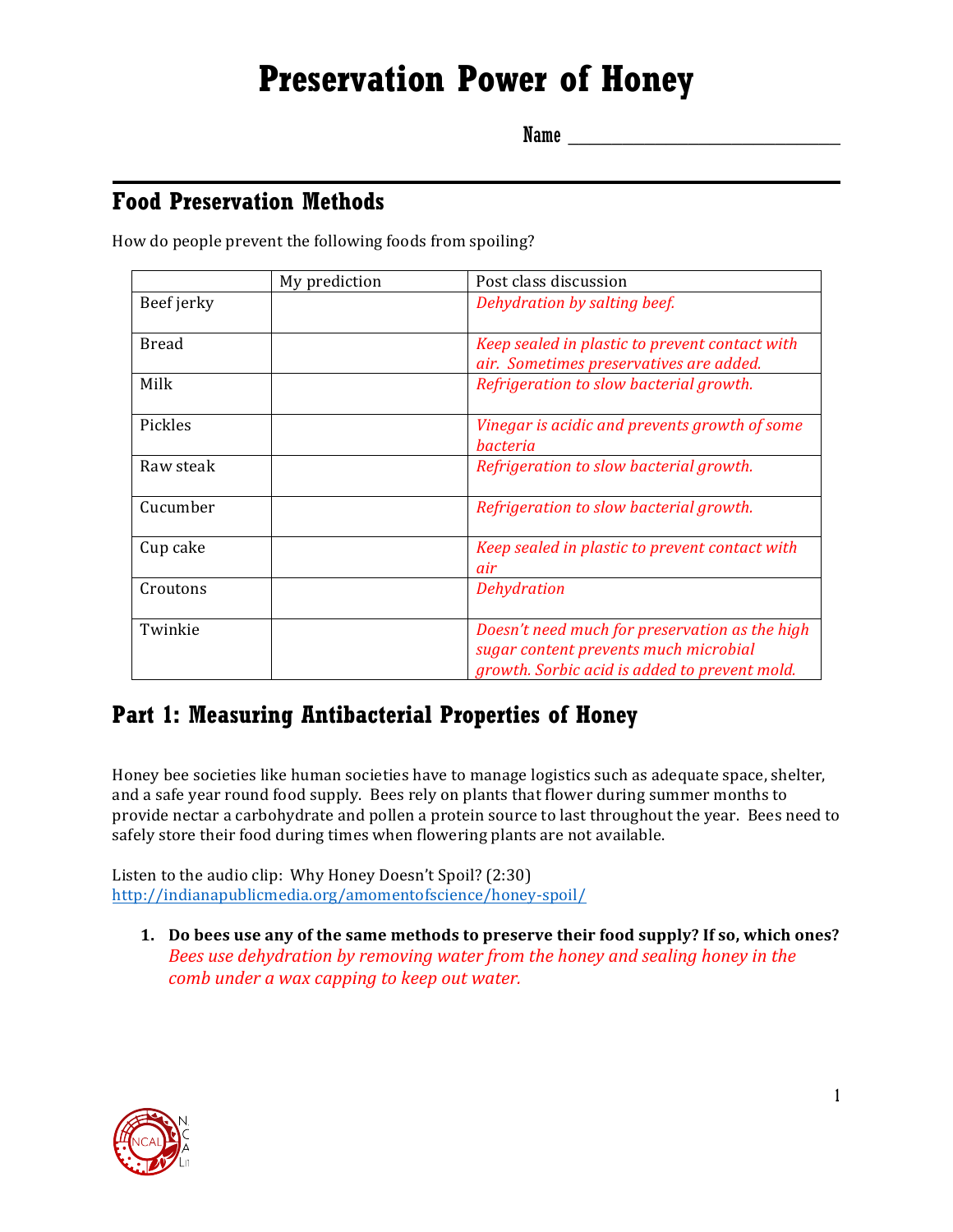Researchers interested in the use of honey as an antibacterial set up the following experiment.

- 1. Bacteria commonly found in milk was evenly applied to growth medium in a petri dish.
- 2. Five concentrations of honey  $(5, 10, 15, 20,$  and  $25\%)$  and water (as a control) were applied to antibacterial discs.
- 3. All six  $(6)$  discs were placed in the petri dish and labelled with letters A-F.
- 4. The petri dish was incubated at  $36^{\circ}$ C for 24 hours to allow bacteria to grow.

Using a ruler, measure the zone of inhibition for each disc and record in the data table.

| Disc | Concentration    | Diameter   |
|------|------------------|------------|
|      | (mg/ml) of honey | $(mm)$ of  |
|      | used             | zone of    |
|      |                  | inhibition |
| A    | 5                | 10.3       |
| B    | 10               | 10.6       |
| C    | 15               | 12.6       |
| D    | 20               | 15.6       |
| E    | 25               | 18.6       |
| F    | Water only       | 6.4        |



- 2. What is the relationship between the concentration of honey and the size of the zone of inhibition caused by the honey? The greater the concentration of honey, the *larger the zone of inhibition.*
- 3. Suggest a reason for this relationship. *Microbes are not able to live in high concentrations of honey. The solution may cause the microbes to lose water and die.*

Listen to the audio clip: Honey: Food for Yeast or a Natural Preservative? (2:02) http://indianapublicmedia.org/amomentofscience/honey-food-yeast-natural-preservative/

4. Honey is more expensive than sugar, \$2.00 per pound versus \$ 0.34 per pound. Do you think a concentrated sugar solution could be used as a more cost effective antibacterial preservative? Allow students to make predictions.

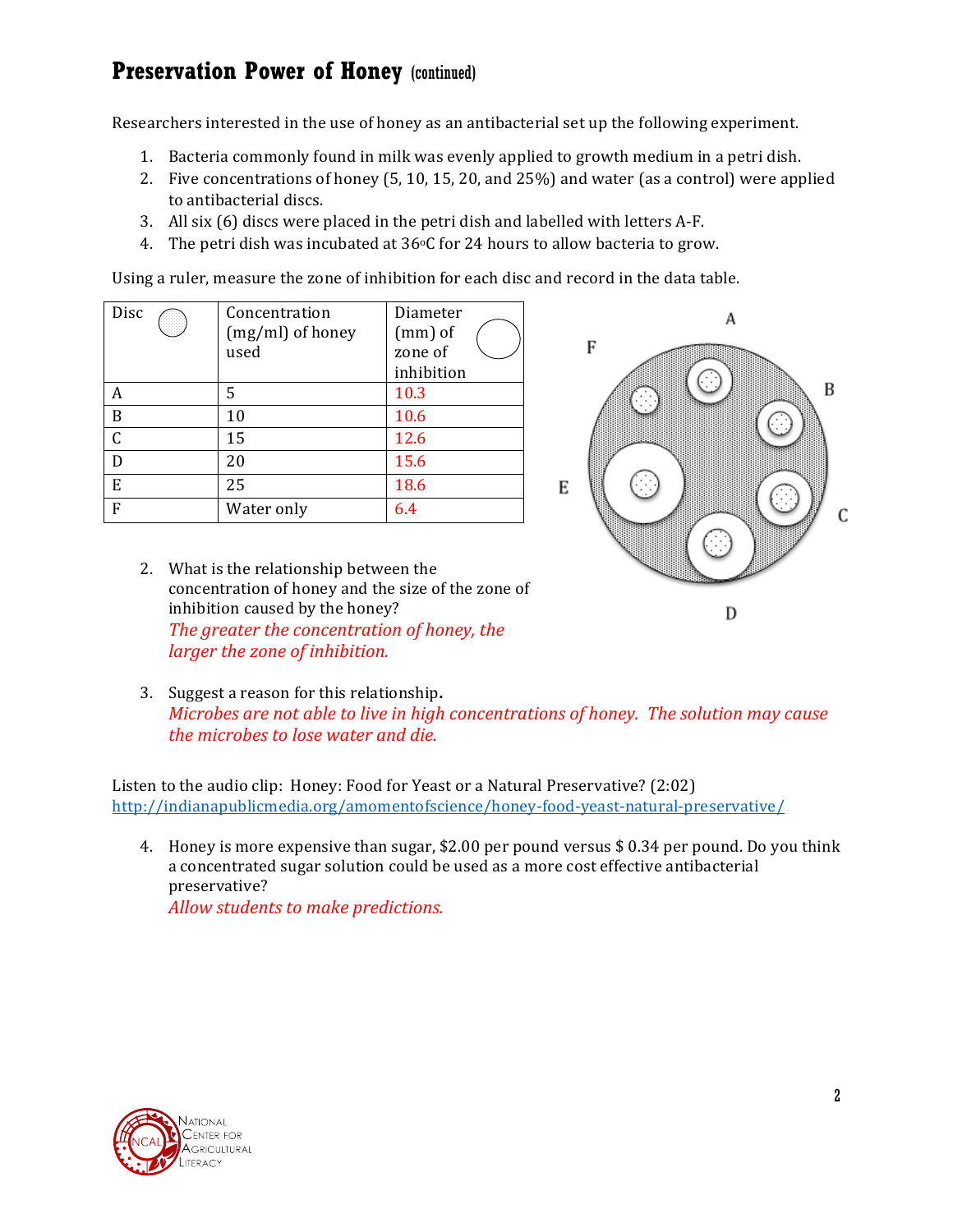#### **Part 2: Comparing Sugar to Honey**

The researchers were encouraged by their finding about the antibacterial property of honey in Part 1 and decided to test if the same concentrations of sugar rather than honey could similarly inhibit the growth of bacteria commonly found in milk. The same experimental set up was used from part 1, except the discs were treated with various

concentrations of sugar (fructose) rather than honey.

| Disc<br>Œ     | Concentration<br>$(mg/ml)$ of<br>sugar used | Diameter (mm) of zone of<br>inhibition |
|---------------|---------------------------------------------|----------------------------------------|
| А             | 5                                           | 6.4 mm (None observed)                 |
| B             | 10                                          | 6.4 mm (None observed)                 |
| $\mathcal{C}$ | 15                                          | 6.4 mm (None observed)                 |
| D             | 20                                          | 6.4 mm (None observed)                 |
| E             | 25                                          | 6.4 mm (None observed)                 |
| F             | Water only                                  | 6.4 mm (None observed)                 |



5. Compare the fructose data to the honey data. Do you agree that sugar would be a more cost effective alternative for food preservation? Explain. *No. The concentrated sugar solutions were not effective.* 

Is honey "just" a concentrated sugar solution? Do bees add anything special to the mix? To answer these questions, we will need to understand how honey is made.

Bees need a source of sugar for energy. Some plants attract bees by providing the sugar in the form of nectar. During the course of collecting the nectar, bees transfer pollen from plant to plant. The foraging bees carry the nectar back to the hive. Upon returning to the hive, the forager unloads the nectar to a receiver bee. The receiver bee modifies the nectar by repeatedly using her tongue to expose the nectar to air which decreases the water content. During this process, two important enzymes are added. The enzyme invertase is responsible for breaking down sucrose, a disaccharide into its component monosaccharides glucose and fructose. The second important enzyme is glucose oxidase which breaks down some of the glucose into hydrogen peroxide  $(H_2O_2)$ and acid.

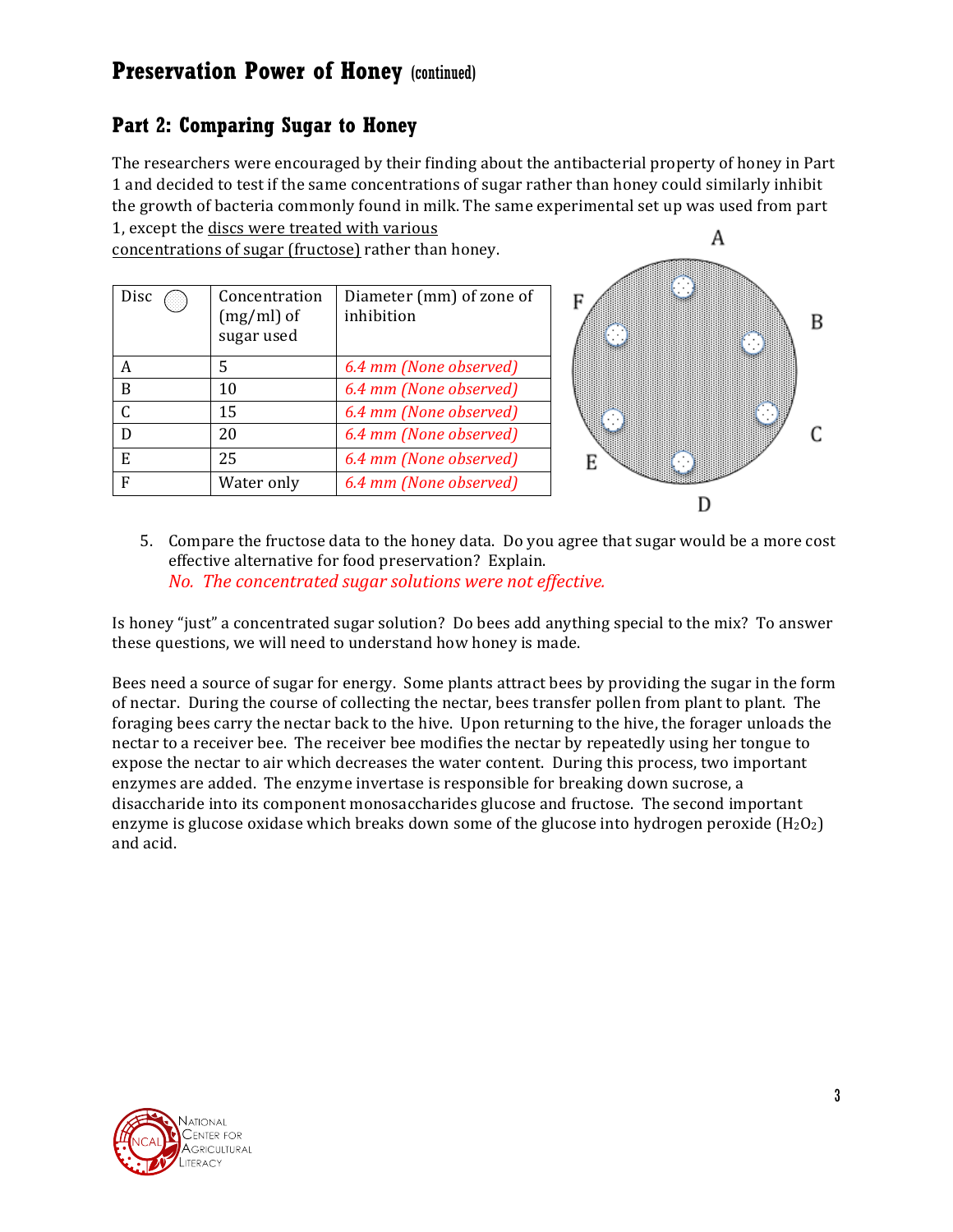

#### **6.** Examine the diagram of honey. Which parts of the honey do you think inhibit the **growth of bacteria?**

*Hydrogen peroxide and acid inhibit the growth of bacteria. Students can recall that they* may have used  $H_2O_2$  *on a wound to prevent infection. Another acid, vinegar, is frequently used as a food preservative.* 

## **Part 3: Can honey inhibit the growth of bacteria in food products?**

Milk and dairy products are an important part of a healthy diet providing an inexpensive source of protein, vitamins, and minerals. Spoilage of milk is a major limitation in providing this valuable food source to people who do not have access to refrigeration. Can the preservation power of honey prevent spoilage in milk?

To test this hypothesis, researchers tested samples of milk divided into two groups, milk with honey added and milk without honey. After six days, milk was tested for bacterial content using turbidity.



Turbidity is the measure of relative clarity of a liquid and can be used as an indicator of bacterial content. Presence of bacteria increases the cloudiness and therefore turbidity of the milk.

Image source: http://water.usgs.gov/edu/turbidity.html